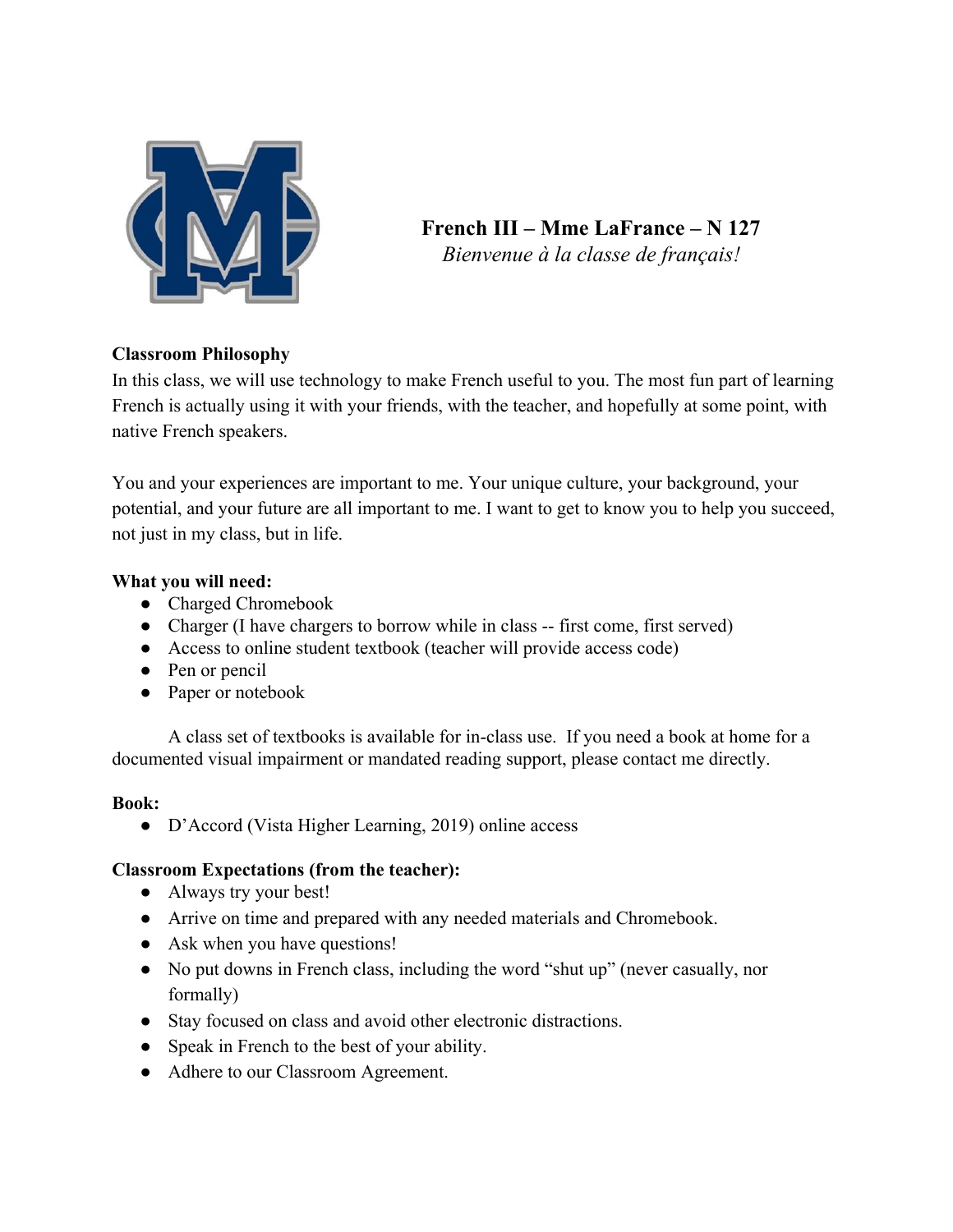#### **Classroom Agreement (from the students):**

Be visible -- screens on and follow the speaker with your eyes. Be clear and concise when asking questions or giving a response to avoid misunderstandings Respect others when they are speaking. Make sure you arrive on time and if late catch up when needed Good communication -- ASK when you are unclear or frustrated. Understand that some students have to be teachers for other siblings, making it even harder on themselves Participate to the best of your ability.

#### **Consequences:**

Students not following classroom rules will be subject, but not limited, to the following consequences:

- 1. Verbal/electronic warning
- 2. Parent/guardian contact via email or phone call
- 3. Referral to the counselor and/or discipline office
- 4. Removal from class (virtually and/or in-person), if necessary

#### **Grading Scale:**

 $A - 100-90\%$  B – 89-80% C – 79-70% D – 69-60% F – 59% and lower

Your grade will be divided as such:

**10% -** Work Ethic (handing-in assignments, preparedness, responsibility, attitude)

**10% -** Activities (in-class and homework - accuracy)

**10% -** Quizzes

**10% -** Written tests (via computer: teacher-created or from the text)

**60%** - Oral Assessments (Integrated Performance Assessment)

### **Contact Information:**

If you have any questions or concerns, please e-mail me  $(claframe@mcas.k12.in.us)$  or use RDS/Google Classroom contact procedures.

### **Course Description (courtesy of the State of Indiana)**

French I, a course based on Indiana's Academic Standards for World Languages, introduces students to effective strategies for beginning French language learning, and to various aspects of French-speaking culture. This course encourages interpersonal communication through speaking and writing, providing opportunities to make and respond to basic requests and questions, understand and use appropriate greetings and forms of address, participate in brief guided conversations on familiar topics, and write short passages with guidance. This course also emphasizes the development of reading and listening comprehension skills, such as reading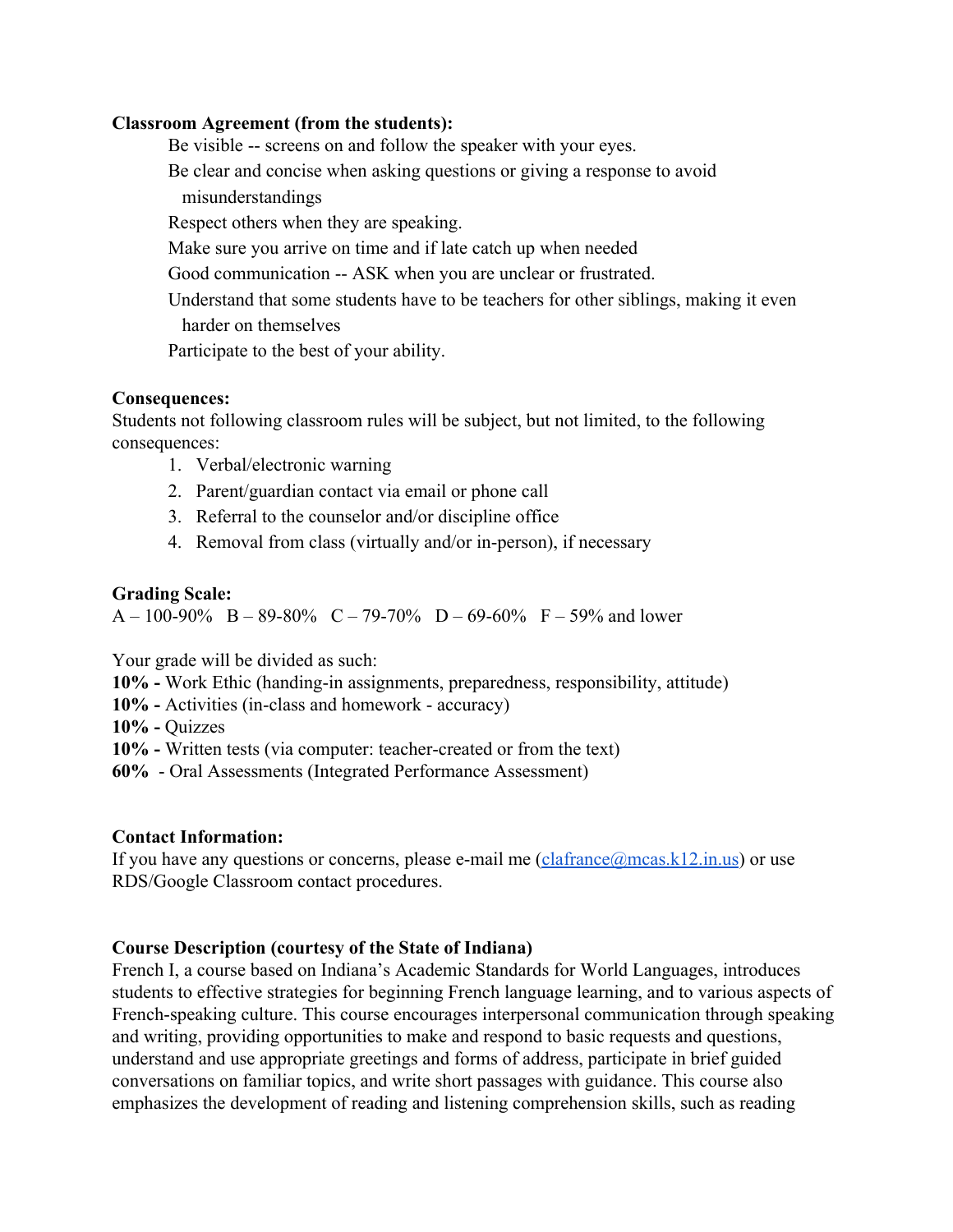isolated words and phrases in a situational context and comprehending brief written or oral directions. Additionally, students will examine the practices, products and perspectives of French-speaking culture; recognize basic routine practices of the target culture; and recognize and use situation-appropriate non-verbal communication. This course further emphasizes making connections across content areas and the application of understanding French language and culture outside of the classroom.

## **Goals (courtesy of the State of Indiana)**

The goals of the course include communication, culture, connections, comparisons, and communities:

- To write and speak in a language other than English.
- To interpret information in a language other than English.
- To present information in a language other than English.
- To develop awareness of other cultures.
- To make connections to other content areas.
- To access and connect information through various media.
- To investigate the nature of language and culture.

● To become an active global citizen by experiencing languages and cultures in multiple settings.

## **Course Objectives (courtesy of the State of Indiana)**

Students will engage in written and spoken conversations on a variety of topics. (Interpersonal) Students will be able to:

- Use multiple greetings and farewells in new social situations.
- Recognize and state information about self and others in simple terms.
- Recognize and express a variety of simple feelings and preferences of self and others.
- Exchange familiar information and opinions in brief guided conversations.
- Exchange familiar information and opinions in written form with guidance.
- Make basic requests and ask basic questions.
- Recognize and use situation-appropriate non-verbal communication.
- Recognize speaking and listening strategies that facilitate communication.

Students will interpret written and spoken language on a variety of topics. (Interpretive) Students will be able to:

- Understand and respond to classroom requests, commands, and directions.
- Recognize alphabets, sounds, and markings specific to the target language.
- Demonstrate comprehension of both authentic and non-authentic written and spoken language through developmentally appropriate tasks.
- Identify familiar vocabulary from an authentic supermarket flyer, list main characters from a short authentic children's story

• Make educated guesses about meaning in familiar contexts, using cognates and familiar vocabulary.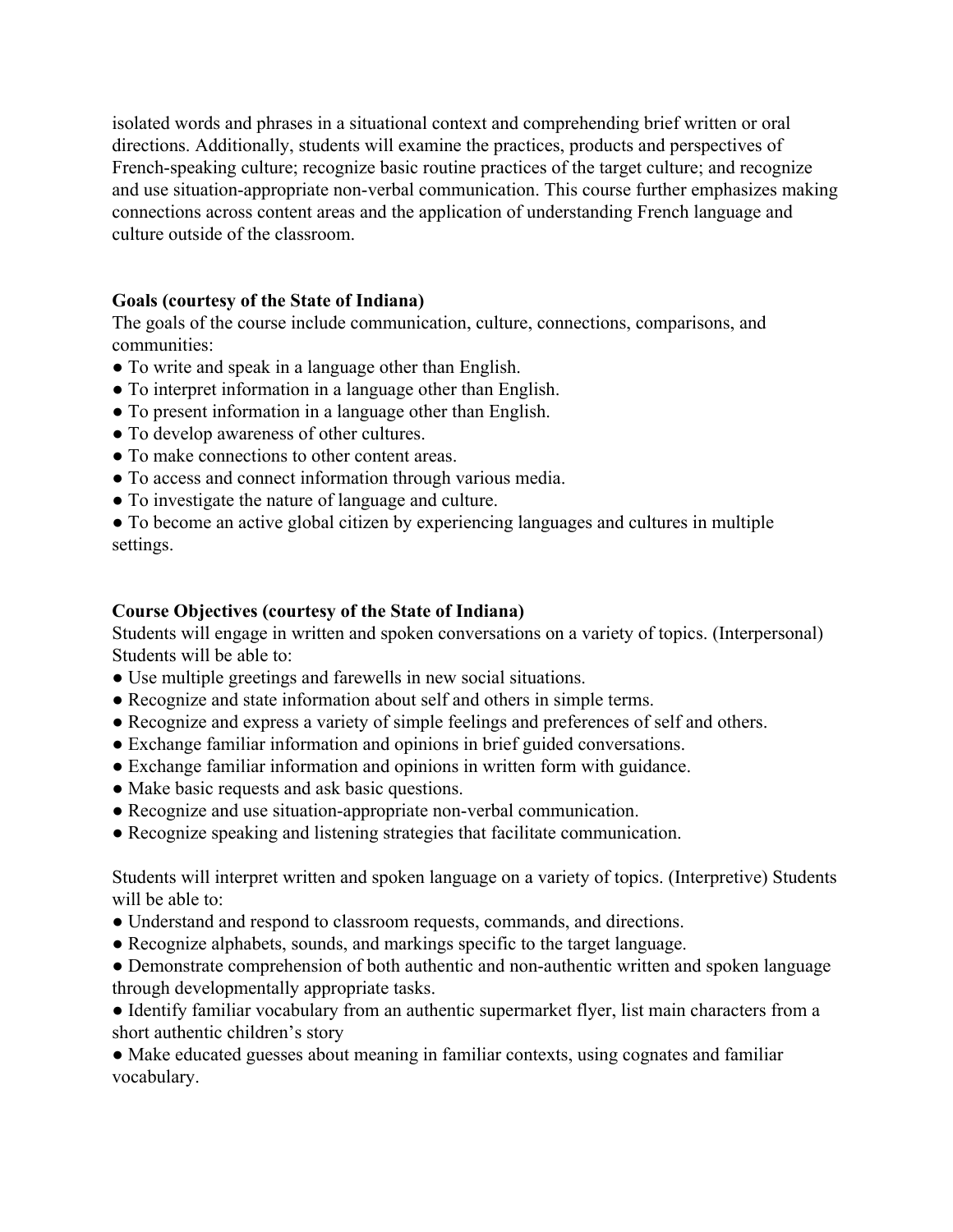Students present to an audience of listeners or readers on a variety of topics. (Presentational) Students will be able to:

- Recite rhymes, proverbs, and poetry or sing songs of the target language and cultures.
- Present simple prepared material on selected topics.
- Read passages aloud to practice intonation and pronunciation.
- Write complete sentences with teacher guidance.

• Describe objects, self, and others in written and spoken language in simple terms with teacher guidance.

Students will examine, experience, and reflect on the relationships among the practices, products, and perspectives of the cultures studied. Students will be able to:

- Recognize basic routine practices of the target cultures.
- Examine products, perspectives, and symbols of the target cultures.
- Examine factors that influence practices, products, and perspectives.

Students will use the target language to expand their knowledge of and make connections among multiple content areas. Students will be able to:

- Describe basic objects and concepts from other content areas in simple terms.
- Integrate content area concepts and skills through relevant activities.
- Report on survey results in the target language, identify and describe body parts used for various activities, use a map or locational technology to identify locations

Students will strengthen language proficiency and cultural knowledge by using current digital media and authentic resources. Students will be able to:

- Use digital media and culturally authentic resources to build vocabulary.
- Use digital media and culturally authentic resources to study target cultures.

Students will understand the nature of language and culture through comparisons of the languages and cultures studied and their own. Students will be able to:

- Recognize and use cognates and words shared between English and the target language.
- Recognize and use simple language structures.
- Recognize and use basic idiomatic and colloquial expressions in the target language.
- Recognize and use authentic simple forms of address in a variety of familiar situations.
- Identify some daily living patterns of other cultures and the learner's own culture.
- Recognize celebrations and holidays of other cultures and compare them to those of the learner's culture.
- Describe contributions from other cultures in simple terms with guidance.

Students will use their knowledge of the target language and cultures both within and beyond the school setting for personal enrichment and civic engagement. Students will be able to:

- Share experiences from the world language classroom within the school and/or community.
- Use the target language to teach basic vocabulary to friends and family, make simple presentations to family or friends using the target language
- Recognize the use of the target language in the learner's community.
- Experience and report on the cuisine, music, drama, literature, etc. from the target cultures.